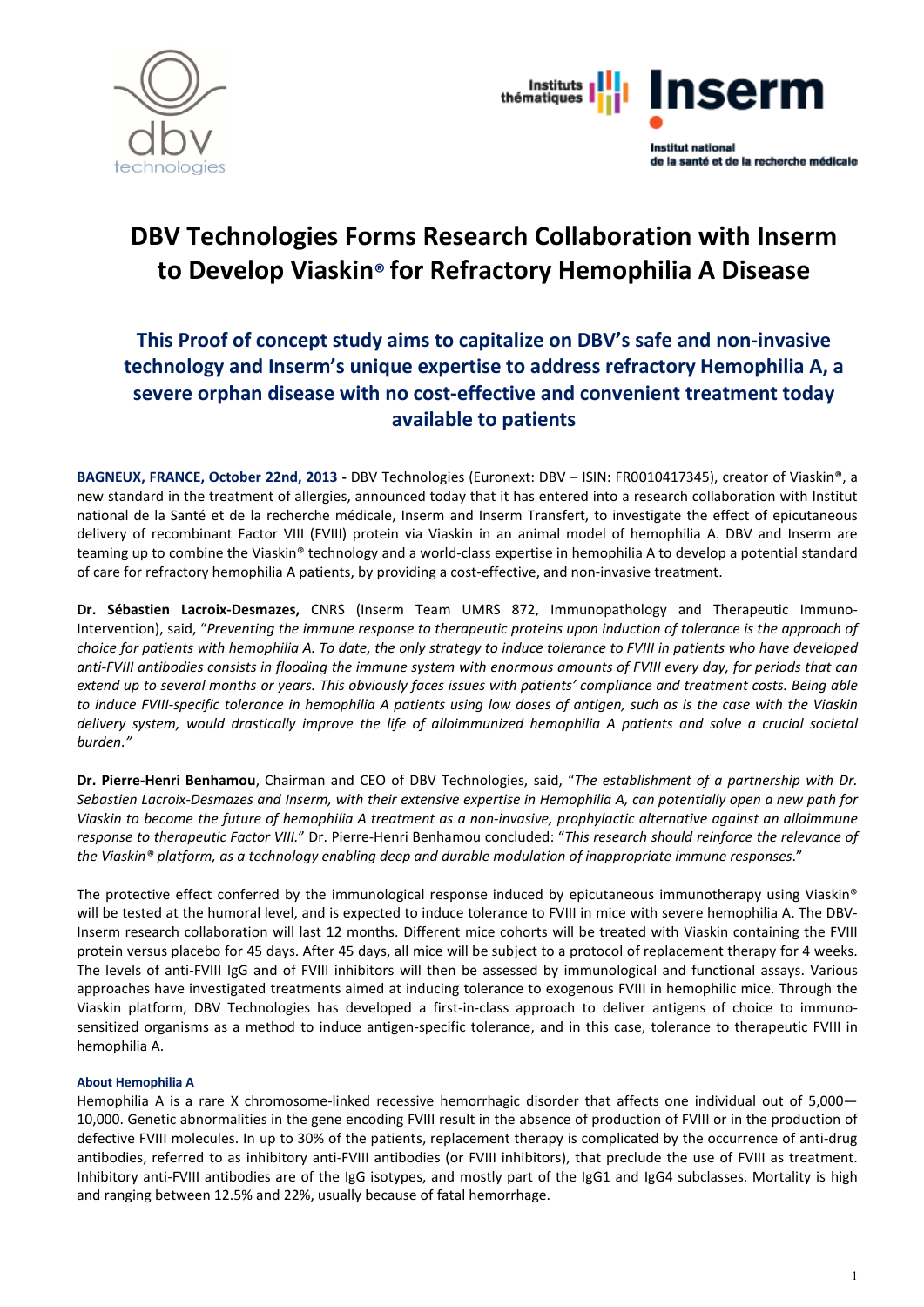



**Institut national** de la santé et de la recherche médicale

#### About Inserm

#### Understand and improve human health

Founded in 1964, the French National Institute of Health and Medical Research (Inserm) is a public scientific and technological institute which operates under the joint authority of the French Ministry of Health and French Ministry of Research.

As the only French public research institute to focus entirely on human health, in 2008 Inserm took on the responsibility for the strategic, scientific and operational coordination of biomedical research. This key role as coordinator comes naturally to Inserm thanks to the scientific quality of its teams and its ability to conduct translational research, from the laboratory to the patient's bed.

In April 2009, national coordination was strengthened by Aviesan, the Alliance nationale pour les sciences de la vie et de la santé (French National Alliance for Life and Health Sciences), which Inserm co-founded with other research institutes and the Conférence des présidents d'université (Association of University Presidents).

#### About DBV Technologies

DBV Technologies is opening up a decisive new approach to the treatment of allergy – a major public health issue that is constantly increasing in prevalence. Food allergies represent a true handicap in everyday life for millions of people and thus constitute a major unmet medical need. DBV Technologies has developed a unique, proprietary, worldwide-patented technology for administering an allergen to intact skin and avoiding massive transfer to the blood. The Viaskin® technology combines efficacy and safety as part of a treatment that seeks to improve the patient's tolerability of peanut and thus considerably lower the risk of a systemic, allergic reaction in the event of accidental exposure to the allergen. The company's significant development program has taken this revolutionary method through to the industrial stage in Europe, initially. The product's clinically proven safety of use enables the application of effective desensitization techniques (the efficacy of which is acknowledged worldwide) in the most severe forms of the allergy. DBV Technologies is focusing on food allergies (milk and peanut) for which there are currently no effective treatments. It has developed two products: Viaskin® Peanut and Viaskin® Milk. The clinical development program for Viaskin® Peanut has received Fast Track designation from the US Food and Drug Administration. The company will subsequently develop a Viaskin® patch for young children with house dust mite allergy – a true public health issue because this pathology is one of the main risk factors for childhood asthma. DBV Technologies shares are traded on segment C of Euronext Paris (Ticker: DBV, ISIN code: FR0010417345).

For more information on DBV Technologies, please visit our website: www.dbv-technologies.com CAUTION: Viaskin® is not approved for sale in the USA.

#### Forward Looking Statement

The forward-looking statements, objectives and targets contained herein are based on the Company's management strategy, current views and assumptions. Such statements involve known and unknown risks and uncertainties that may cause actual results, performance or events to differ materially from those anticipated herein. Furthermore, the Research and Development process involves several stages each of which involve the substantial risk that the Company may fail to achieve its objectives and be forced to abandon its efforts with regards to a product in which it has invested significant sums. Therefore, the Company cannot be certain that favorable results obtained during pre-clinical trials will be confirmed subsequently during clinical trials, or that the results of clinical trials will be sufficient to demonstrate the safe and effective nature of the product concerned. DBV technologies' business is subject to the risk factors outlined in its registration documents filed with the French Autorité des Marchés Financiers.

#### DBV Contacts

## DBV Technologies

David Schilansky Chief Financial Officer Tél. : +33(0)1 55 42 78 75 david.schilansky@dbv-technologies.com